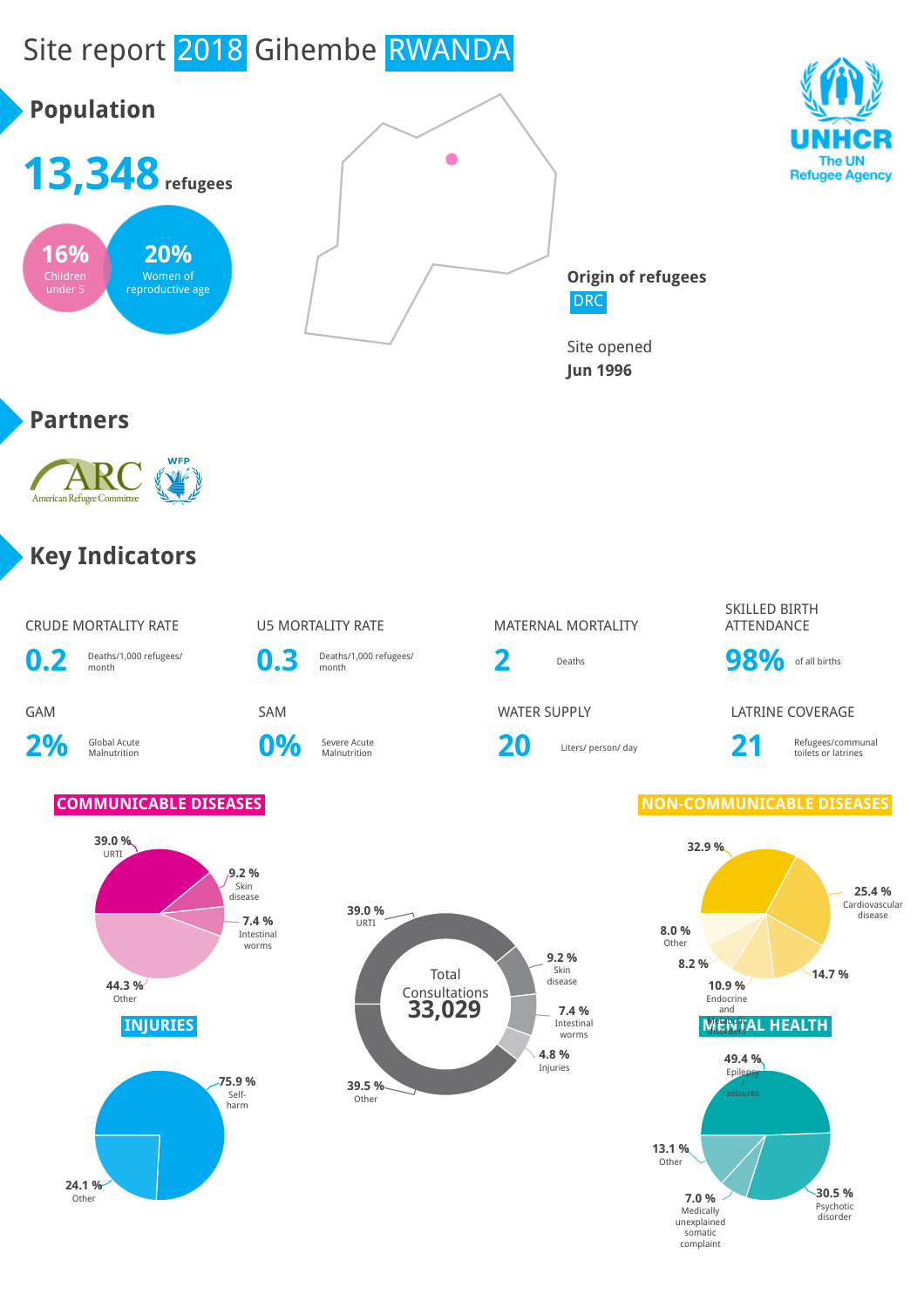### **Public Health**

| <b>HEALTH STAFFING</b>                                      | <b>INDICATOR</b> | <b>STANDARD</b> |           | <b>MORBIDITY</b>                                 | <b>INDICATOR</b> | <b>STANDARD</b> |                       |
|-------------------------------------------------------------|------------------|-----------------|-----------|--------------------------------------------------|------------------|-----------------|-----------------------|
| Number of medical doctors                                   |                  | 1: 50,000       | అ         | Incidence of malaria among children under        |                  |                 |                       |
| Number of qualified nurses                                  | 11               | 1:10,000        | ◙         | Incidence of watery diarrhoea among              | 25               |                 |                       |
| Number of community health workers                          | 30               | 1: 1,000        | ◙         | children under 5                                 |                  |                 |                       |
| <b>ACCESS AND UTILIZATION</b>                               | <b>INDICATOR</b> | <b>STANDARD</b> |           | Incidence of pneumonia among children<br>under 5 | 3                |                 |                       |
| Consultations per trained clinician per day                 | 29               | < 50            | ◙         | Incidence of pneumonia among over 5              | $\overline{2}$   |                 |                       |
| Health utilisation rate (new visits / refugee /             | 2.2              | $1 - 4$         | Ø         | Tuberculosis success rate                        | 100%             | Ø<br>< 90%      |                       |
| year)<br>Proportion of host population consultations        | 0%               |                 |           | Were any MDR/X-TB cases diagnosed among<br>PoCs? | <b>No</b>        | ఴ<br><b>No</b>  |                       |
| <b>MORTALITY</b>                                            | <b>INDICATOR</b> | <b>STANDARD</b> |           | VACCINATION                                      | <b>INDICATOR</b> | <b>STANDARD</b> |                       |
| <b>Crude Mortality Rate</b><br>(CMR) (/1000/month)          | 0.2              | < 0.75          | Ø         | Full vaccination coverage                        | 45%              | < 95%           | Ø                     |
| <b>Under-five Mortality Rate</b><br>(U5MR) (/1000/month)    | 0.3              | $< 1.5$         | $\bullet$ | Measles vaccination coverage                     | 99%              | $< 95\%$        | $\boldsymbol{\Omega}$ |
| <b>Infant Mortality Rate</b><br>(IMR) (/1000 livebirths)    | 18.5             | < 30            | Ø         | Source of vaccination data                       | <b>HIS</b>       |                 |                       |
| <b>Neonatal Mortality Rate</b><br>(NNMR) (/1000 livebirths) | 12               | < 20            | $\bullet$ | <b>IN-PATIENT DEPARTMENT (IPD)</b>               | <b>INDICATOR</b> | <b>STANDARD</b> |                       |
| <b>OUTBREAK ALERT AND RESPONSE</b>                          | <b>INDICATOR</b> | <b>STANDARD</b> |           | Average length of stay (days)                    | 4.1              |                 |                       |
| Proportion of outbreaks investigated within 48<br>hours     |                  | 100%            |           | Case fatality rate                               | 0.0              |                 |                       |
| Number of outbreaks reported                                | $\mathbf 0$      |                 |           | Hospitalisation rate                             | 54.8             | $50 - 150$      |                       |

### **Reproductive Health**

| <b>ANTENATAL CARE</b>                                                                     | <b>INDICATOR</b> | <b>STANDARD</b> |              | <b>FAMILY PLANNING</b>                                                      | <b>INDICATOR</b> | <b>STANDARD</b> |   |
|-------------------------------------------------------------------------------------------|------------------|-----------------|--------------|-----------------------------------------------------------------------------|------------------|-----------------|---|
| Antenatal care coverage                                                                   | 30%              | > 90%           | Ω            | Contraceptive prevalence rate                                               | 39%              | $\geq 30\%$     |   |
| Coverage of antenatal tetanus vaccination                                                 | 36%              | >95%            |              | Source of contraceptive prevalence data                                     | <b>HIS</b>       |                 |   |
| <b>DELIVERY CARE</b>                                                                      | <b>INDICATOR</b> | <b>STANDARD</b> |              | SEXUAL AND GENDER-BASED VIOLENCE (SGBV)                                     | <b>INDICATOR</b> | <b>STANDARD</b> |   |
| Proportion of births attended by skilled<br>personnel                                     | 98%              | $\geq 90\%$     | $\checkmark$ | Total number of reported rapes                                              | 14               |                 |   |
| Proportion of births conducted by caesarean<br>section                                    | 12%              | $5 - 15%$       |              | Proportion of eligible rape survivors provided<br>with PEP within 72 hours  | 50%              | 100%            | ೞ |
| Proportion of newborn infants with low birth<br>weight (<2500 gs) (weighed within 72 hrs) | 4%               | < 15%           |              | Proportion of eligible rape survivors provided<br>with ECP within 120 hours | 10%              | 100%            | Ø |
| Proportion of teenage pregnancies                                                         | 2%               |                 |              | SEXUALLY TRANSMITTED INFECTIONS (STIS)                                      | <b>INDICATOR</b> | <b>STANDARD</b> |   |
| Still birth rate (/ 1000 total births / month)                                            |                  |                 |              | Number of genital ulcer diseases                                            | 63               |                 |   |
| Number of maternal deaths                                                                 | $\overline{2}$   |                 |              | Number of Pelvic Inflammatory diseases                                      | $\mathbf{0}$     |                 |   |
| Proportion of maternal deaths investigated<br>within 48 hours                             | 50%              | 100%            | Ø            |                                                                             |                  |                 |   |